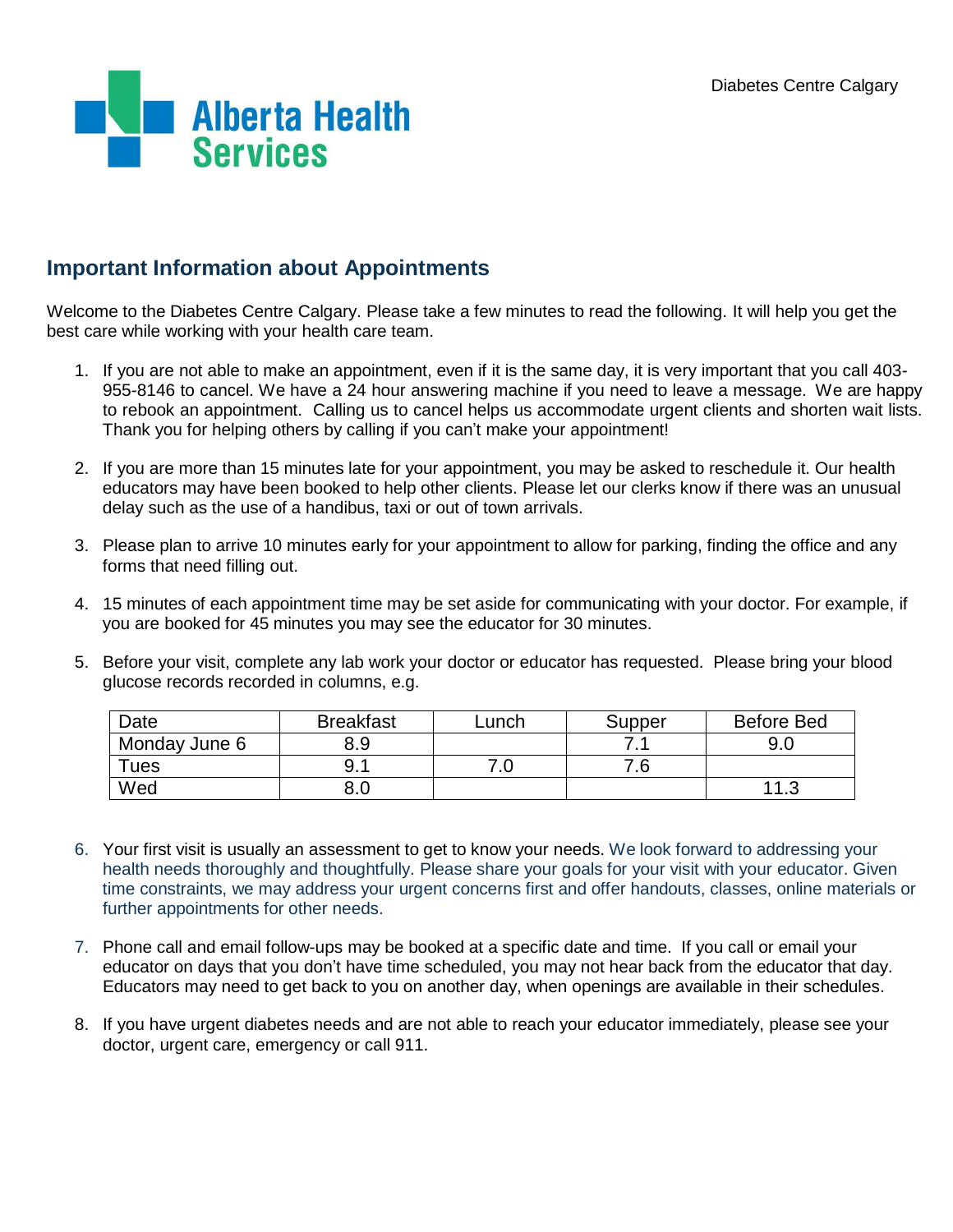# **Diabetes Centre Calgary**

## **Appointment Questionnaire**

Please fill out these forms as completely as possible.

This form becomes part of your file, and is only seen by the providers involved with your care.

Name:

Date of birth:

Doctor:

### If you test your blood sugar, please **bring your blood sugar record and meter**

Date:

Other diabetes educators you see:

Allergies:

The **topics or questions** you would most like to discuss at this appointment are:

Is anything **getting in the way** of taking care of your health? Please list.

| As far as you know, do you ever have low blood sugars (under 4)?         |  |  |
|--------------------------------------------------------------------------|--|--|
| <b>How often</b> do they happen?                                         |  |  |
| Do you carry something to treat low blood sugar?<br>If so, what?         |  |  |
| Do you feel signs when your blood sugar is low?<br>If so, what are they? |  |  |
| As far as you know, do you have high blood sugars?                       |  |  |
| If so, what have you identified as the <b>cause</b> of the highs?        |  |  |
| What blood sugar numbers would you like for yourself?                    |  |  |

Do you have any wounds or cuts, or other concerns, to your **feet or legs**? Note that your feet and legs might be examined during your visit.

Have you been told you have high blood pressure? Have you had trouble speaking, understanding, seeing or walking, sudden weakness, or other unusual symptoms when your blood sugar was not low? Have you had any chest discomfort that is not relieved by rest?

Other medical concerns or problems: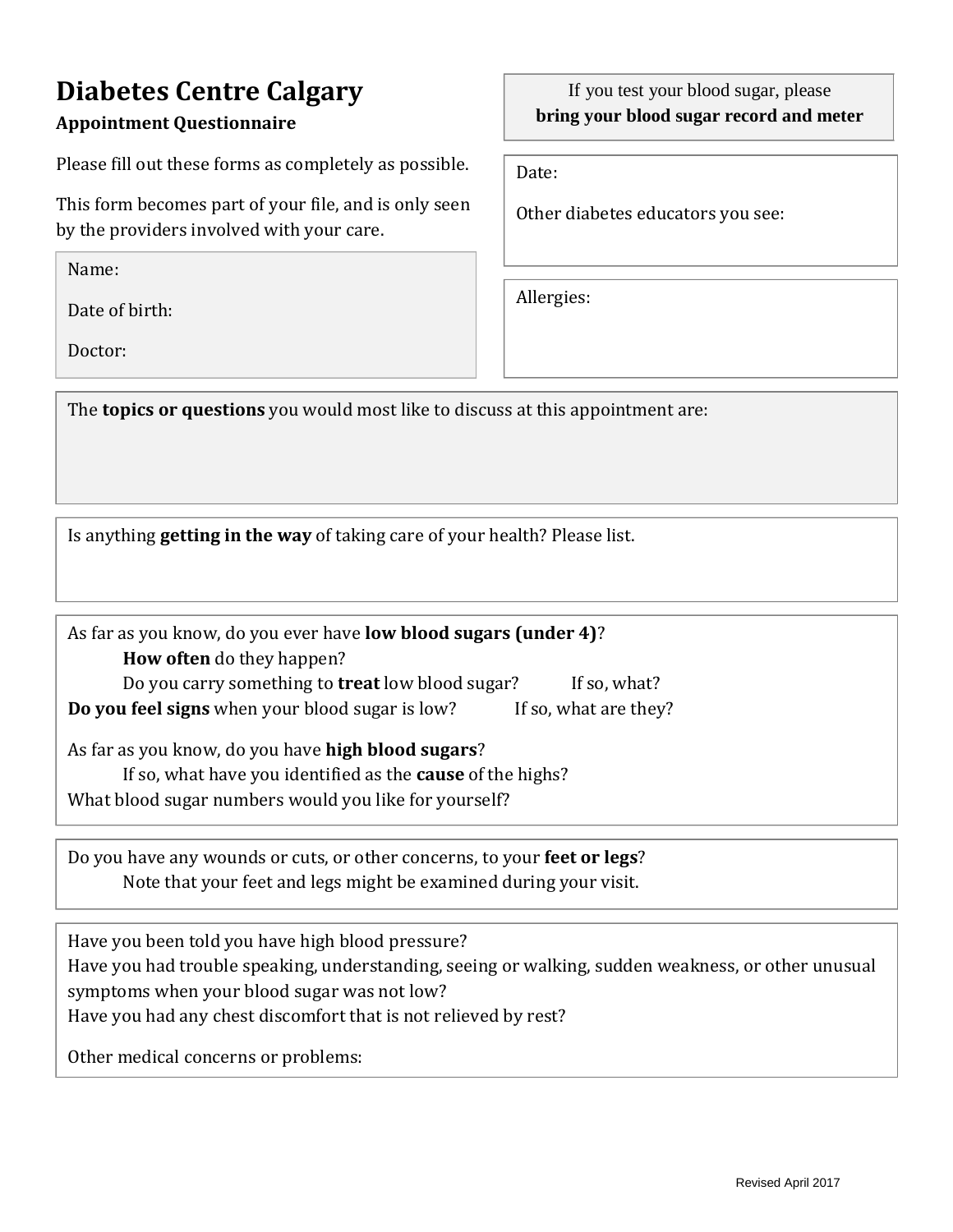| How tall are you?                        |        |      |
|------------------------------------------|--------|------|
| Have you gained or lost weight recently? | Gained | Lost |
| How much?                                |        |      |
| What is your usual weight?               |        |      |
| Goal weight:                             |        |      |
|                                          |        |      |

List your **diabetes medications**, including the doses and time taken. (If you prefer, you can get a print out from your pharmacy.)

| Name | Dose | Time taken |
|------|------|------------|
|      |      |            |
|      |      |            |
|      |      |            |
|      |      |            |

List your **other medications, supplements, vitamins and herbs**, including the doses and time taken. (If you prefer, you can get a print out from your pharmacy.)

| Name | Dose | Time taken |
|------|------|------------|
|      |      |            |
|      |      |            |
|      |      |            |
|      |      |            |
|      |      |            |
|      |      |            |
|      |      |            |
|      |      |            |
|      |      |            |
|      |      |            |
|      |      |            |
|      |      |            |
|      |      |            |
|      |      |            |
|      |      |            |
|      |      |            |
|      |      |            |

Do you **exercise**? If so, what time of day do you exercise?

What kind of exercise do you do?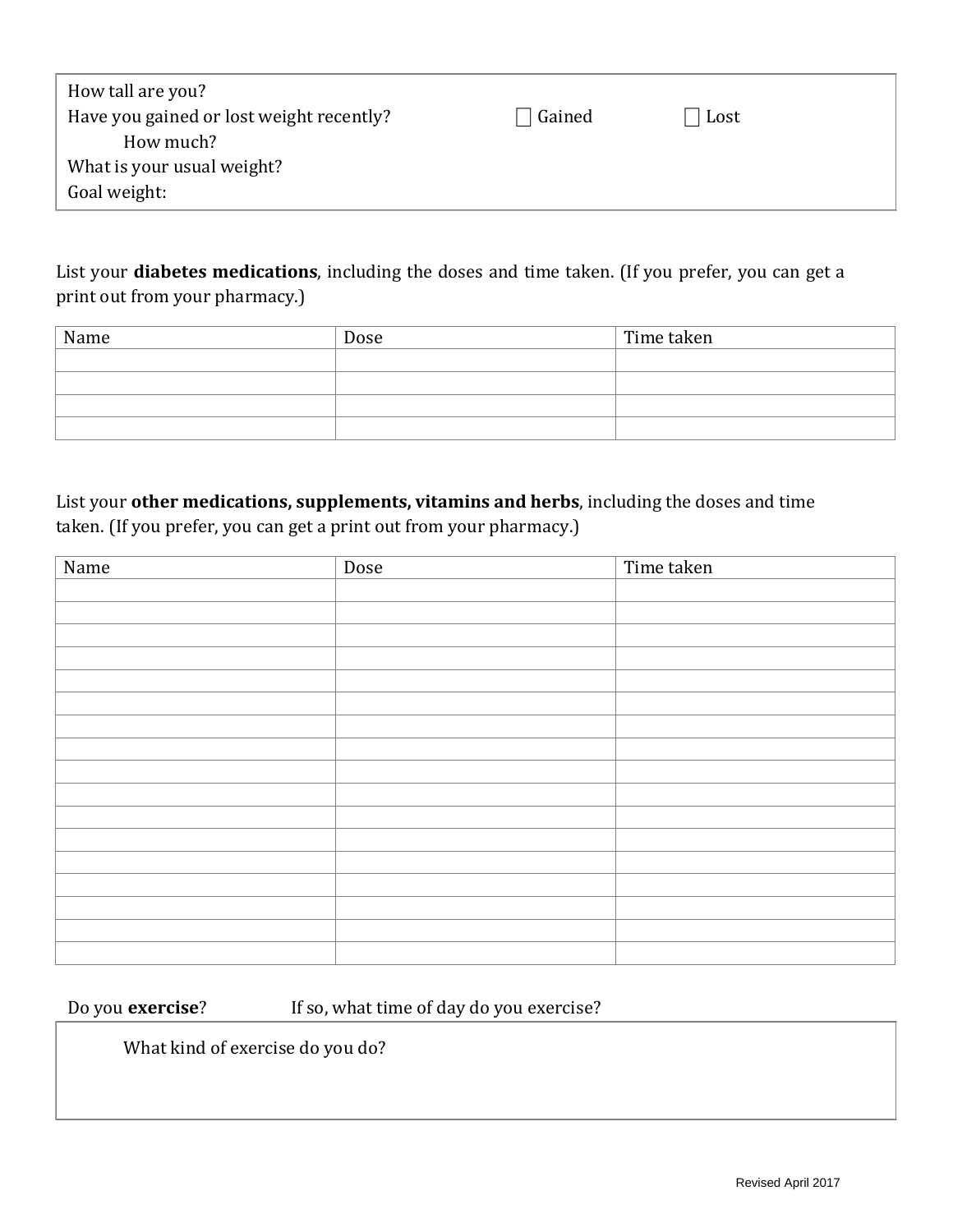When did you last have a diabetic **eye exam**?

When did you last have your **teeth** checked?

| Have you had a <b>pneumococcal vaccine</b> ? $\Box$ Yes $\Box$ No $\Box$ Unsure |  |  |
|---------------------------------------------------------------------------------|--|--|
| When was your last <b>flu vaccine</b> ?                                         |  |  |

When did a health care professional last check your **feet**?

What language do you speak at home?

Are you able to use English to speak about your health?

**Food:**

**Do you avoid any foods** for religious or other reasons?

What foods do you avoid?

**Who prepares** your meals and snacks?

Who does the **grocery shopping**?

How many times in a week do you eat or drink **take out or restaurant foods**?

**Please bring at least 3 days of food records to review at your appointment.**

**See the back of this handout for the Food Record sheet.**

# **Thank you for your participation!**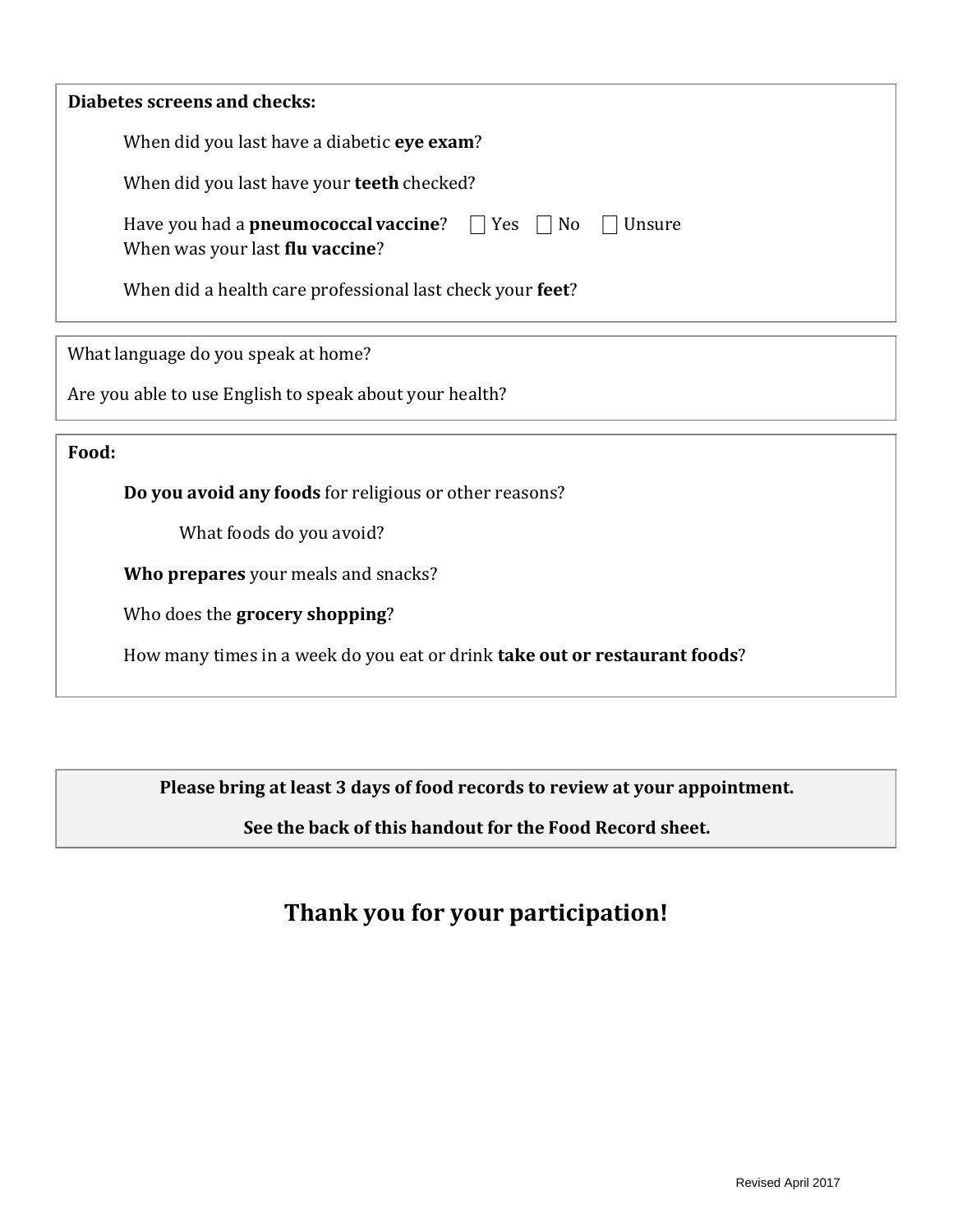# 3-Day Food and Activity Journal

See the next page for instruction on how to use this food journal.

| Meal                             | Day1: | Day2: | Day3: |
|----------------------------------|-------|-------|-------|
| <b>Breakfast</b><br>(First Meal) |       |       |       |
| Snack                            |       |       |       |
| Lunch<br>(Second Meal)           |       |       |       |
| Snack                            |       |       |       |
| Dinner<br>(Third\Meal)           |       |       |       |
| Snack                            |       |       |       |
| Activity                         |       |       |       |



Developed by Registered Dietitians Nutrition Services 607866-NFS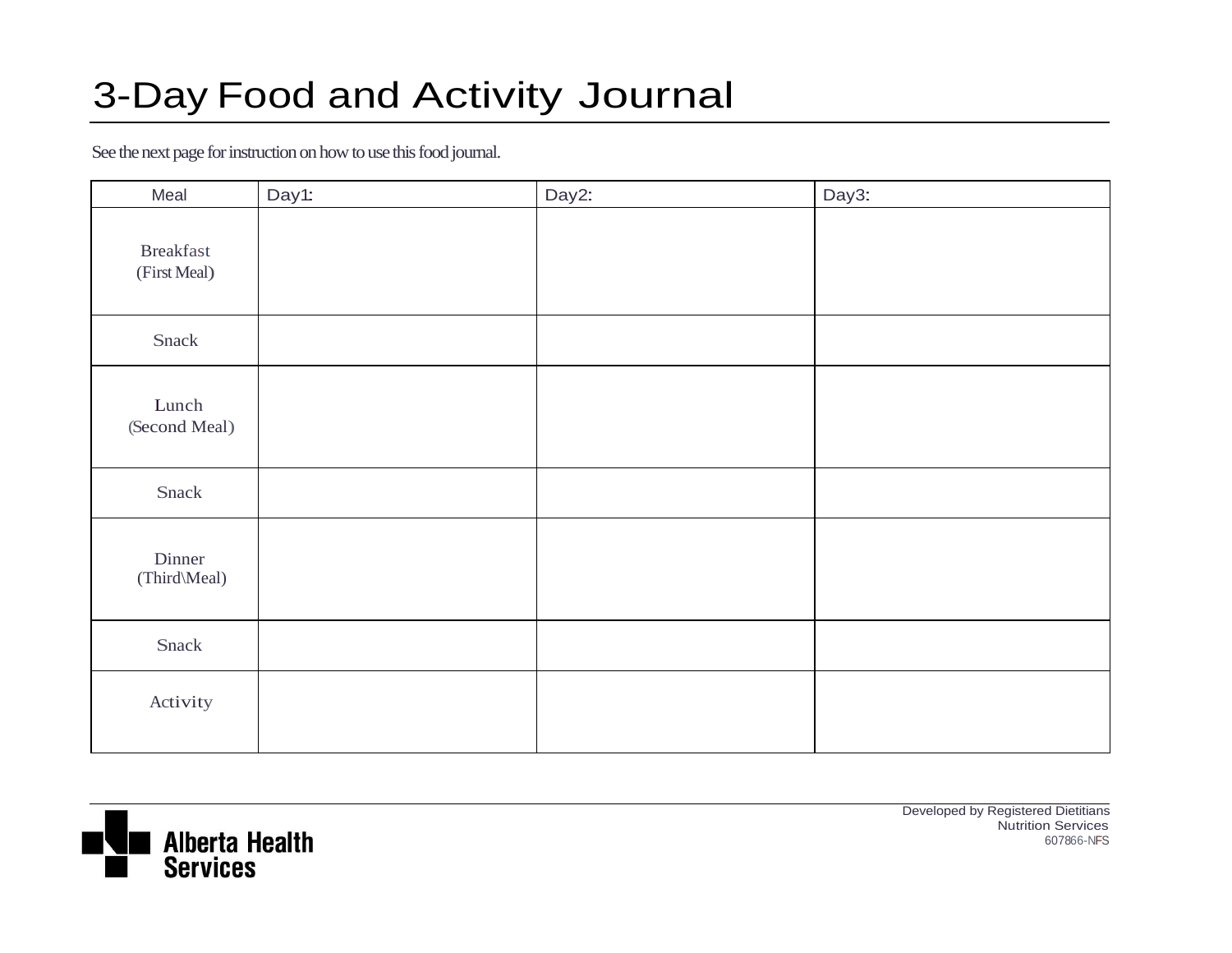#### **How to fill in this Journal:**

 Write down everything you eat and drink. You may want to record one weekday (or workday) and one Saturday or Sunday (or day off).

 $\Box$  Include:

- How much food you ate. See the suggestions below to estimate portion sizes. If the food comes in a package, just write down the package size. Example: 175 ml container of yogurt.
- How the food is cooked (for example: fried, baked broiled, barbequed)
- Anything you add to food, during or after cooking. Example: cream, sugar, oil, butter, jam, syrup, ketchup or other sauces, dressings or condiments.
- Details about restaurant foods, fast foods, or packaged foods (for example: McDonald's Big Mac® or KFC® chicken).

 $\Box$  Measure the food you eat for a day or two to help you understand how much you eat and drink. Use measuring cups and spoons.

 $\Box$  Write down all your activities for the day. Include planned activities (going for a walk or swim) and activities of daily life (housework or grocery shopping). Comments may include where you ate, your mood or stress level.

 $\square$  Use more paper if you need to or photocopy the other side of this handout.

 $\square$  Read over your journals to see what is working well and what you may want to change.

 $\square$  Keep on tracking. Use this tool to help you meet your goals, or to make new goals.

#### **To estimate portion sizes, use the guidelines below:**

| This amount of food:                | is about the same size as: |
|-------------------------------------|----------------------------|
| 2 $\frac{1}{2}$ oz. (75 g) of meat  | A hockey puck              |
| $1\frac{1}{2}$ oz. (50 g) of cheese | 2 white erasers            |
| 1 cup (250 ml)                      | A baseball or fist         |
| 1/ <sub>2</sub> cup (125 ml)        | A hockey puck              |
| 1 medium piece of fruit             | A tennis ball              |
| 2 Tbsp. (30 ml)                     | 1 golf ball                |
| % cup (60 ml)                       | 2 golf balls               |
| 1 Tsp. (5 ml) – use for butter,     | A thumb tip or one die     |
| margarine, mayonnaise               |                            |

#### **Example of how to fill in your food journal:**

| Meal:            | Day 1: Thursday                            | Day 2: Saturday                              |
|------------------|--------------------------------------------|----------------------------------------------|
| <b>Breakfast</b> | 1 cup Bran Flakes® with 1 tsp sugar        | 1 fried egg in I tsp butter with 3 strips of |
| (First Meal)     | And 1/2 cup 1% milk                        | bacon, 2 slices whole wheat toast with 2     |
|                  | 1 cup black coffee                         | tsp soft margarine                           |
|                  | 1 slice whole wheat toast with two tsp     | 2 cups tea (chamomile)                       |
|                  | soft margarine                             |                                              |
| Snack            | 1 carrot muffin - Tim Hortons <sup>®</sup> | 1 medium apple                               |
|                  | 1 medium black coffee - Tim Hortons®       |                                              |
| Activity         | Stressful day at work                      | 30 minute walk                               |

**3 Day Food and Activity Journal Page 2 of 2 607866-NFS**  This is general information and should not replace the advice of your health professional. Alberta Health Services is not liable in any way for **actions based on the use of this information. This handout may be reproduced without permission for nonprofit education purposes. This handout may not be changed without written permission fro[m NutritionResources@albertahealthservices.ca.](mailto:NutritionResources@albertahealthservices.ca) © Alberta Health Services (June 2012) – Revised April 2017**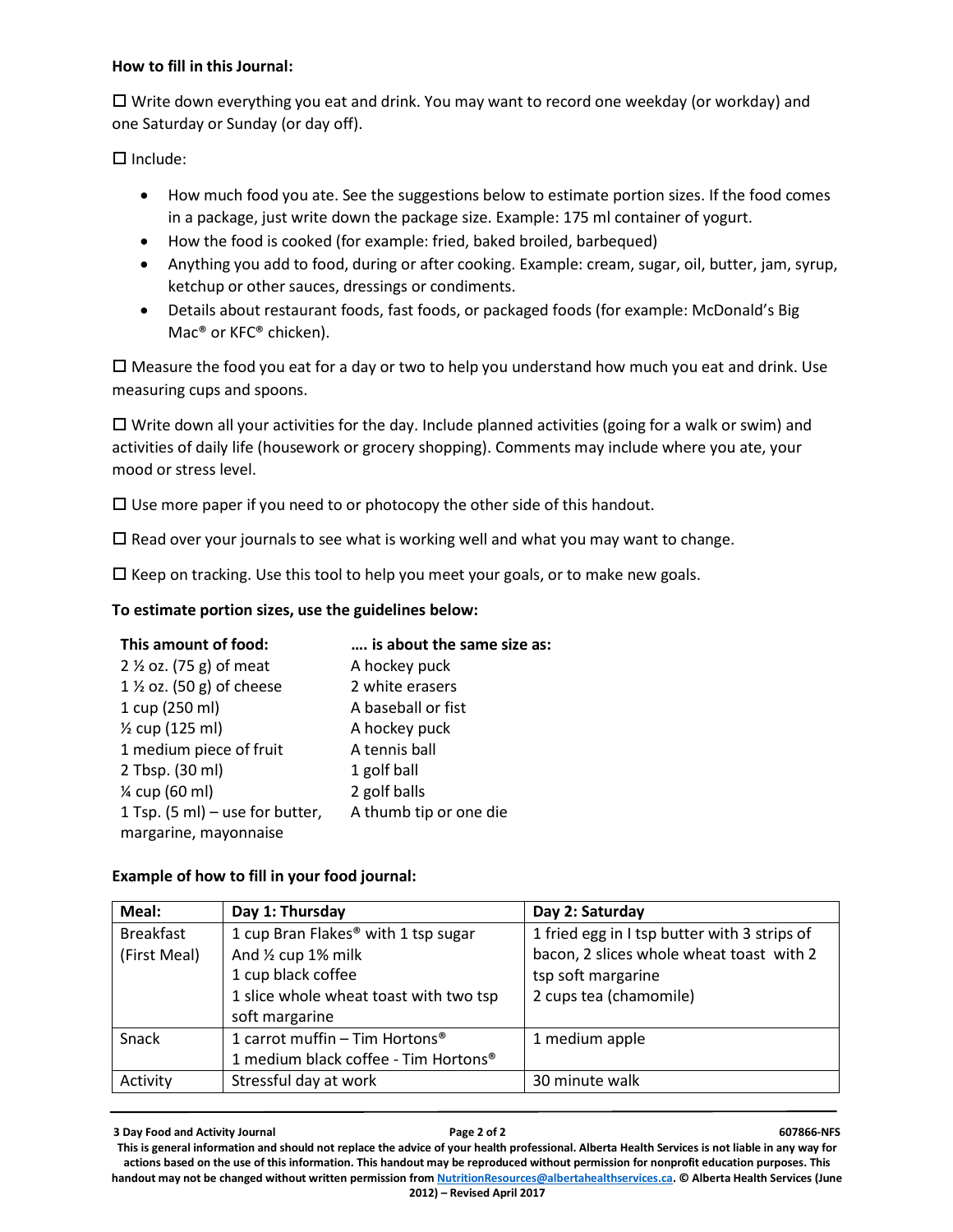

## **Patient Health Questionnaire**

This questionnaire is about stress and how it may be affecting your health. Stress can increase blood pressure, blood sugar, cholesterol levels and the risk for heart disease and stroke. Stress can also affect quality of life and how well individuals are able to care for themselves and their family.

Some of the questions asked may seem sensitive. You don't have to answer these questions. However, if you decide not to answer some or all of the questions, it may affect the quality of care we can offer. The only people who will see this information are the health care providers directly involved in your care.

Counselling services are available within the Diabetes Centre Calgary and in the community to help address any concerns you have. Ask your nurse or dietitian for more information.

#### **If you're feeling very stressed, please contact the Distress Centre at (403) 266-4357.**

**Name:** Date: **Date: Date: Date: Date: Date: Date: Date: Date: Date: Date: Date: Date: Date: Date: Date: Date: Date: Date: Date: Date: Date: Date: Date: Date: Date: Date:**

| 1. Over the last 2 weeks how often have you been bothered by any of the<br>following problems. |                                                                                                                                                                          | Not at<br>all | <b>Several</b><br>Days | More<br>than half<br>the days | <b>Nearly</b><br>everyday |
|------------------------------------------------------------------------------------------------|--------------------------------------------------------------------------------------------------------------------------------------------------------------------------|---------------|------------------------|-------------------------------|---------------------------|
| a.                                                                                             | Little interest or pleasure in doing things.                                                                                                                             | ◻             |                        | п                             | П                         |
| b.                                                                                             | Feeling down, depressed or hopeless.                                                                                                                                     | о             |                        | О                             | п                         |
| C.                                                                                             | Trouble falling or staying asleep, or sleeping too much.                                                                                                                 | ◻             |                        | О                             | □                         |
| d.                                                                                             | Feeling tired or having little energy.                                                                                                                                   | О             | П                      | о                             | п                         |
| е.                                                                                             | Poor appetite or overeating.                                                                                                                                             | □             | П                      | П                             | П                         |
|                                                                                                | Feeling bad about yourself, that you're a failure or have let yourself or<br>your family down?                                                                           | П             |                        | О                             |                           |
| g.                                                                                             | Trouble concentrating on things such as reading the newspaper or<br>watching television?                                                                                 | п             | П                      | п                             |                           |
| h.                                                                                             | Moving or speaking so slowly that other people could have noticed? Or<br>the opposite, being so fidgety or restless that you have been moving<br>around more than usual? | O             |                        | п                             |                           |
|                                                                                                | Had thoughts that you would be better off dead or of hurting yourself in<br>some way?                                                                                    | О             |                        |                               |                           |

| 2. Questions about anxiety. |                                                                                               | <b>No</b> | Yes |
|-----------------------------|-----------------------------------------------------------------------------------------------|-----------|-----|
|                             | In the last 4 weeks, have you had an anxiety attack or had a sudden feeling of fear or panic? |           |     |
|                             | Has this ever happened before?                                                                |           |     |

| 3. Over the last 4 weeks, how often have you been bothered by any of the<br>following problems? |                                                                             | Not at all | Several<br>days | More than<br>half the<br>davs |
|-------------------------------------------------------------------------------------------------|-----------------------------------------------------------------------------|------------|-----------------|-------------------------------|
| a.                                                                                              | Feeling nervous, anxious, on edge or worrying a lot about different things. |            |                 |                               |
| b.                                                                                              | Becoming easily annoyed or irritable.                                       |            |                 |                               |
| c.                                                                                              | Feeling restless so it's hard to sit still.                                 |            |                 |                               |
| d.                                                                                              | Muscle tension, aches or soreness.                                          |            |                 |                               |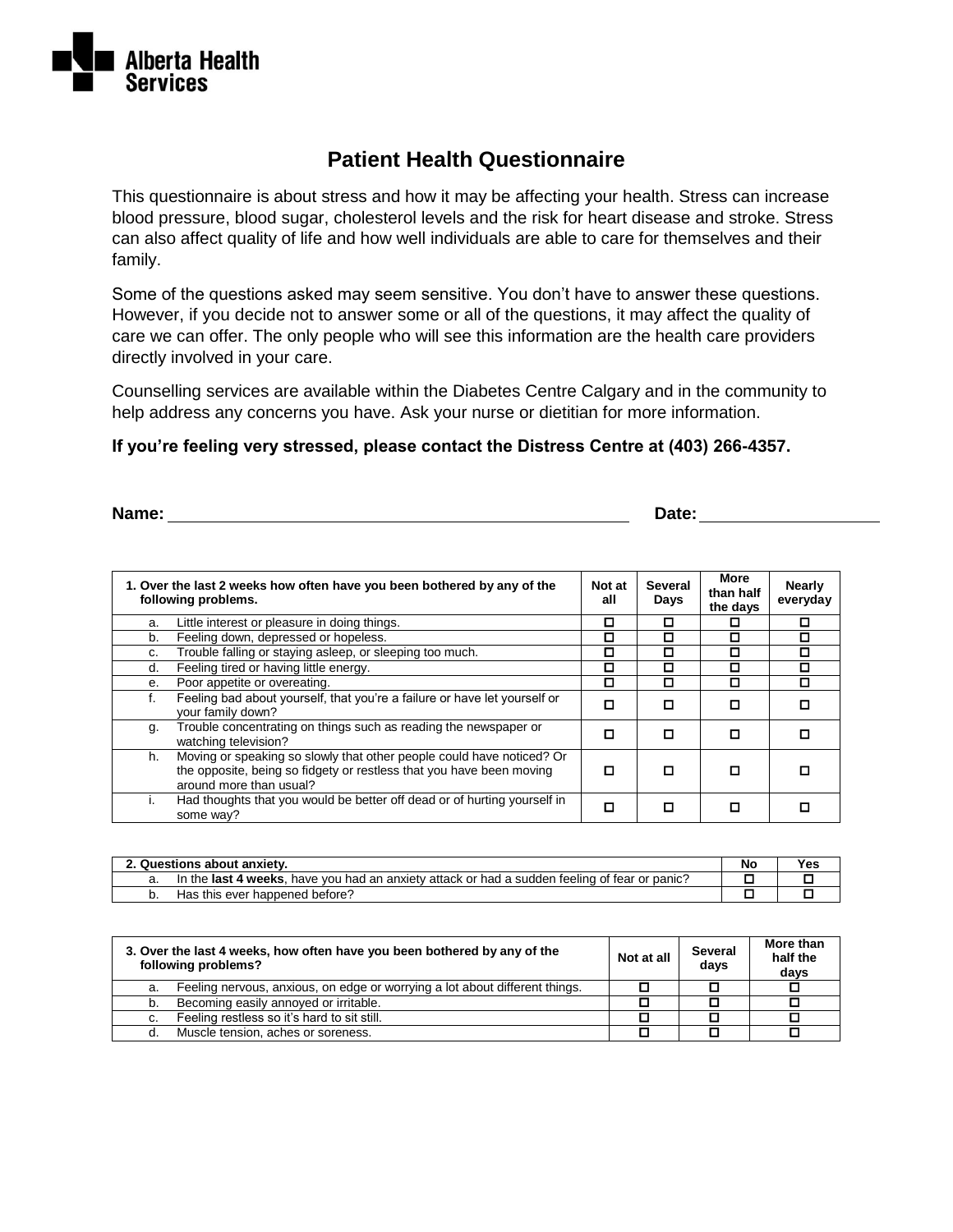

| 4. Questions about eating.                                                                                               |  | Yes |
|--------------------------------------------------------------------------------------------------------------------------|--|-----|
| Do you often feel that you can't control what or how much you eat?                                                       |  |     |
| b. Do you often eat within a two hour time period what most people would regard as an unusually<br>large amount of food? |  |     |

|    | 5. Questions about your drinking habits. Answer them as they apply over that past 12 months. |                                                                                                                       |  |  |
|----|----------------------------------------------------------------------------------------------|-----------------------------------------------------------------------------------------------------------------------|--|--|
| a. |                                                                                              | How often do you have a drink containing alcohol?                                                                     |  |  |
|    |                                                                                              | $\Box$ Never                                                                                                          |  |  |
|    |                                                                                              | $\Box$ Monthly or less                                                                                                |  |  |
|    |                                                                                              | $\Box$ Two to four times per month                                                                                    |  |  |
|    |                                                                                              | $\Box$ Two to three times per week                                                                                    |  |  |
|    |                                                                                              | $\square$ Four or more times per week                                                                                 |  |  |
|    |                                                                                              | If you checked "never" go to question 6.                                                                              |  |  |
| b. |                                                                                              | How many drinks containing alcohol do you have on a typical day when you're drinking?                                 |  |  |
|    |                                                                                              | $\square$ 1-2                                                                                                         |  |  |
|    |                                                                                              | $\square$ 3-4                                                                                                         |  |  |
|    |                                                                                              | $\square$ 5-6                                                                                                         |  |  |
|    |                                                                                              | $\square$ 7-9                                                                                                         |  |  |
|    |                                                                                              | $\Box$ 10 or more                                                                                                     |  |  |
| C. |                                                                                              | How often do you have 6 or more drinks on one occasion?                                                               |  |  |
|    |                                                                                              | $\square$ Never                                                                                                       |  |  |
|    |                                                                                              | $\Box$ Less than monthly                                                                                              |  |  |
|    |                                                                                              | $\Box$ Monthly                                                                                                        |  |  |
|    |                                                                                              | □ Weekly                                                                                                              |  |  |
|    |                                                                                              | $\Box$ Daily or almost daily                                                                                          |  |  |
| d. |                                                                                              | Has a relative, friend or other health care worker been concerned about your drinking or suggested that you cut down? |  |  |
|    |                                                                                              | $\square$ No                                                                                                          |  |  |
|    |                                                                                              | $\Box$ Yes, but not in the last year                                                                                  |  |  |
|    |                                                                                              | $\Box$ Yes, during the last year                                                                                      |  |  |

| 6. In the last 12 months, how often have you used tobacco products? |
|---------------------------------------------------------------------|
| $\Box$ Never                                                        |
| $\Box$ Once or twice                                                |
| $\Box$ Monthly                                                      |
| $\square$ Weekly                                                    |
| $\Box$ Daily or almost daily                                        |
|                                                                     |

| 7. Over the last 4 weeks, how often have you been bothered by any of the |                                                                             | <b>Not</b> | <b>Bothered</b> | <b>Bothered</b> |
|--------------------------------------------------------------------------|-----------------------------------------------------------------------------|------------|-----------------|-----------------|
| following problems?                                                      |                                                                             | bothered   | a little        | a lot           |
| a.                                                                       | Worrying about your health?                                                 |            |                 |                 |
| b.                                                                       | Worrying about the health of friends or loved ones?                         | П          | п               |                 |
| C.                                                                       | Your weight or how you look?                                                |            |                 |                 |
| d.                                                                       | Little or no sexual desire or pleasure during sex?                          | П          |                 |                 |
| е.                                                                       | Difficulties with husband/wife, partner/lover or boyfriend/girlfriend?      | П          | п               |                 |
|                                                                          | The stress of taking care of children, parents or other family members?     |            |                 |                 |
| g.                                                                       | Stress at work, outside of the home or school?                              | П          |                 |                 |
| h.                                                                       | Financial problems or worries?                                              | п          | п               |                 |
|                                                                          | Having no one to turn to for emotional help?                                | П          | П               |                 |
|                                                                          | Having no one to turn to for practical help, e.g. transportation, household |            | п               |                 |
|                                                                          | chores.                                                                     |            |                 |                 |
| k.                                                                       | Something bad that happened recently?                                       |            |                 |                 |

#### **8. What's the most stressful thing in your life right now?**